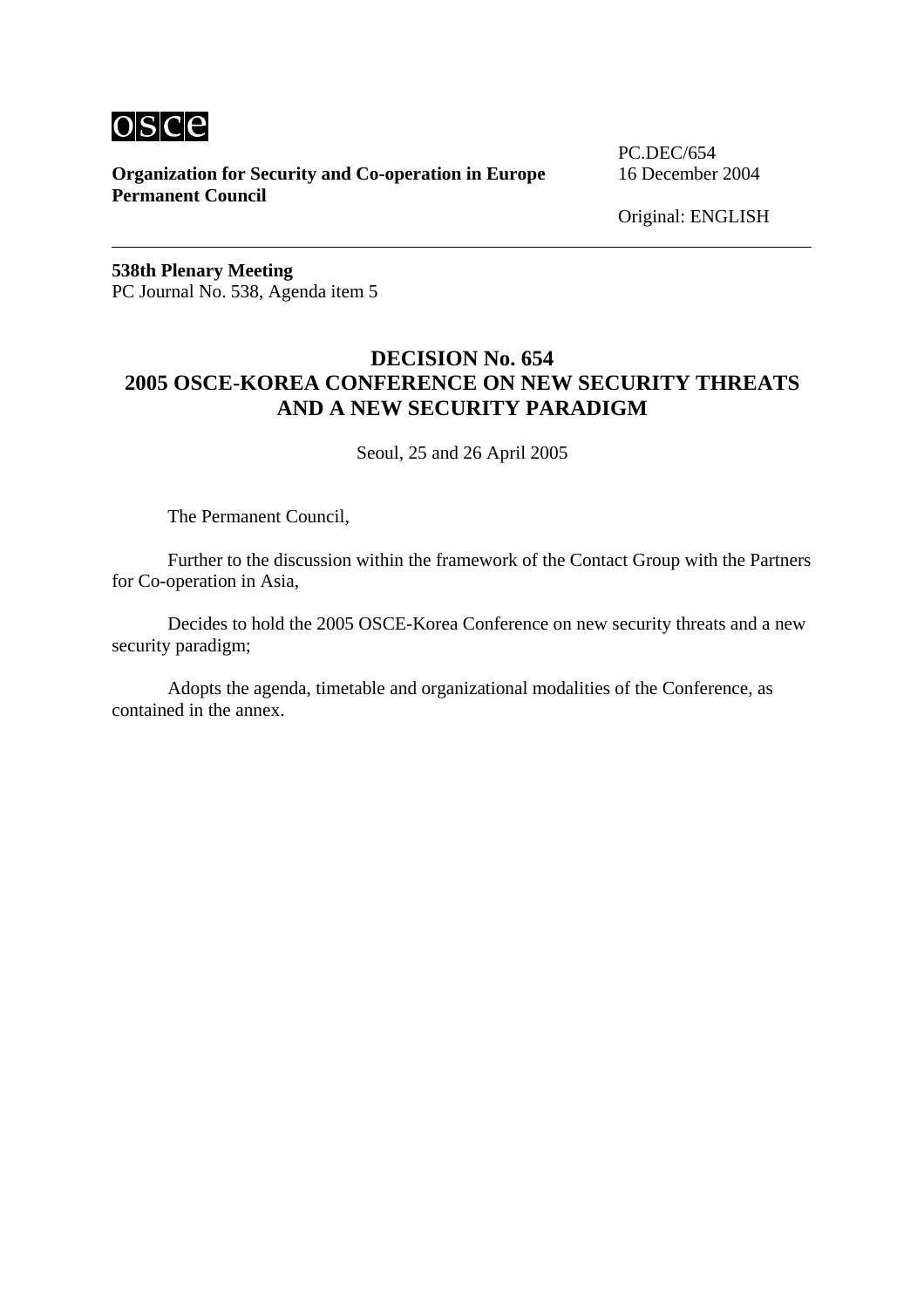PC.DEC/654 16 December 2004 Annex and the state of the state of the state of the state of the state of the state of the state of the state of the state of the state of the state of the state of the state of the state of the state of the state of the

# **AGENDA AND ORGANIZATIONAL MODALITIES OF THE 2005 OSCE-KOREA CONFERENCE ON NEW SECURITY THREATS AND A NEW SECURITY PARADIGM**

Seoul, 25 and 26 April 2005

Co-hosted by the Ministry of Foreign Affairs and Trade, Republic of Korea and the Organization for Security and Co-operation in Europe (OSCE)

# **I. Agenda**

### **Monday, 25 April 2005**

| $9.30 - 10$ a.m.           | Opening session                                                                              |           |                                                                                                                      |  |  |
|----------------------------|----------------------------------------------------------------------------------------------|-----------|----------------------------------------------------------------------------------------------------------------------|--|--|
|                            |                                                                                              | Co-Chair: | Representative of the OSCE Chairman-in-Office<br>Representative of the host country                                  |  |  |
|                            | Opening addresses                                                                            |           |                                                                                                                      |  |  |
|                            |                                                                                              |           | Representative of the host country<br>Representative of the OSCE Chairman-in-Office<br>Secretary General of the OSCE |  |  |
|                            | Keynote address                                                                              |           |                                                                                                                      |  |  |
| $10-10.15$ a.m.            | Coffee break                                                                                 |           |                                                                                                                      |  |  |
| $10.15$ a.m. $-12.15$ p.m. | Session 1:                                                                                   |           | New security threats and counter-measures<br>against such threats                                                    |  |  |
|                            |                                                                                              | them      | Types and characteristics of new security threats<br>New security threats and the OSCE's strategy to address         |  |  |
|                            | Moderator:<br>Rapporteur:                                                                    |           | Ambassador of a Partner for Co-operation<br>Representative of an OSCE participating State                            |  |  |
|                            | Speakers:                                                                                    |           |                                                                                                                      |  |  |
|                            | <b>OSCE</b><br>Partner for Co-operation<br>International organizations/academic institutions |           |                                                                                                                      |  |  |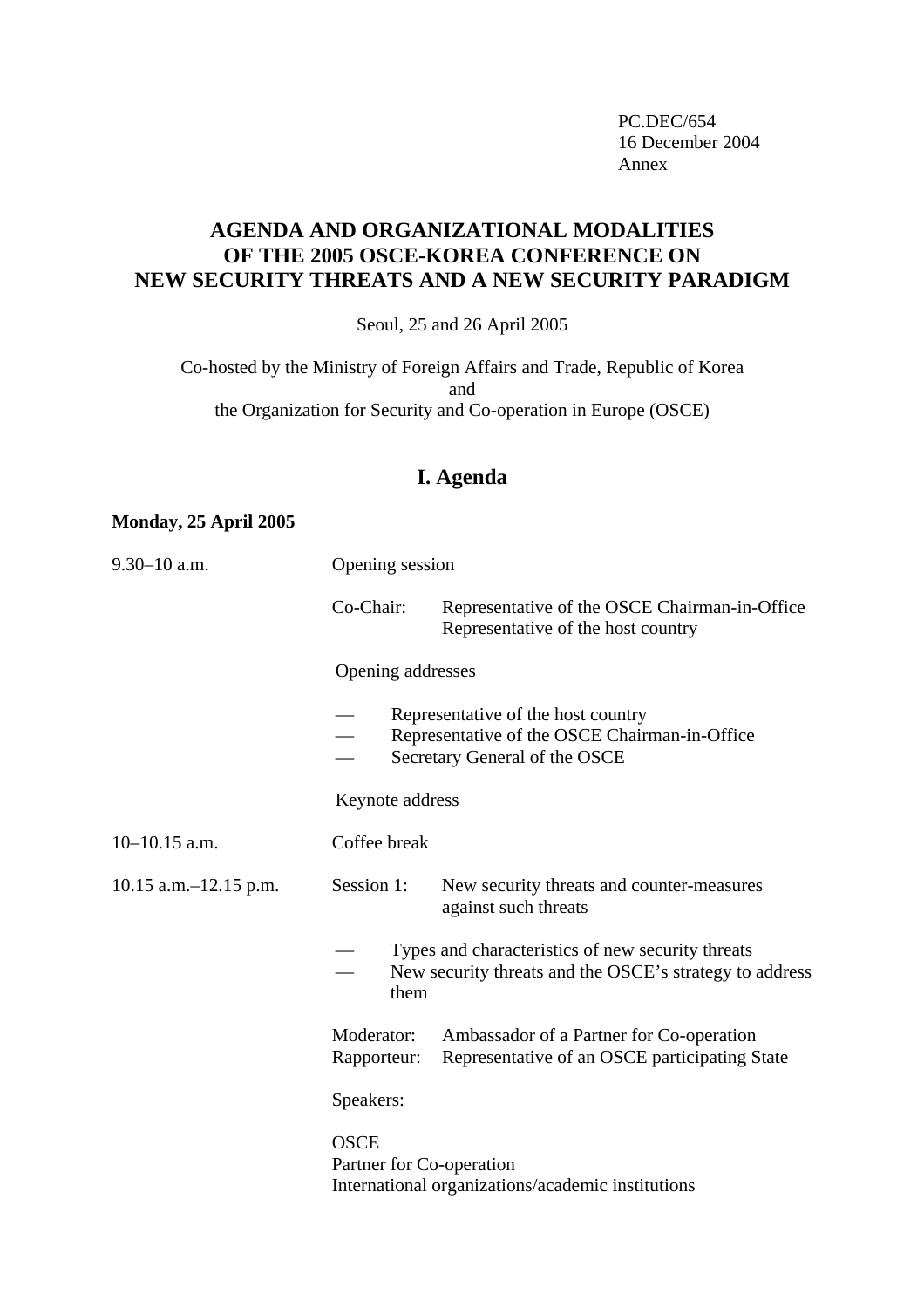| $12.15 - 1.45$ p.m. | Luncheon                                                                                       |                                                                                           |  |  |  |
|---------------------|------------------------------------------------------------------------------------------------|-------------------------------------------------------------------------------------------|--|--|--|
| $2-3.45$ p.m.       | Session 2:                                                                                     | Need for a new security paradigm                                                          |  |  |  |
|                     | Definition of a new security paradigm<br>Interregional security co-operation as an alternative |                                                                                           |  |  |  |
|                     | Moderator:<br>Rapporteur:                                                                      | Ambassador of an OSCE participating State<br>Representative of a Partner for Co-operation |  |  |  |
|                     | Speakers:                                                                                      |                                                                                           |  |  |  |
|                     | <b>OSCE</b><br>Partner for Co-operation<br>International organizations/academic institutions   |                                                                                           |  |  |  |
| $4.15 - 4.45$ p.m.  | Coffee break                                                                                   |                                                                                           |  |  |  |
| $4.45 - 5.30$ p.m.  | Discussion                                                                                     |                                                                                           |  |  |  |
|                     |                                                                                                |                                                                                           |  |  |  |

# **Tuesday, 26 April 2005**

| $9.30$ a.m.              | Session 3:                                                                                   | New security paradigm in Northeast Asia                                                                            |  |  |  |  |
|--------------------------|----------------------------------------------------------------------------------------------|--------------------------------------------------------------------------------------------------------------------|--|--|--|--|
|                          |                                                                                              | New security threats in Northeast Asia<br>The establishment of regional security co-operation in<br>Northeast Asia |  |  |  |  |
|                          | Moderator:<br>Rapporteur:                                                                    | Ambassador of a Partner for Co-operation<br>Representative of an OSCE participating State                          |  |  |  |  |
|                          | Speakers:                                                                                    |                                                                                                                    |  |  |  |  |
|                          | <b>OSCE</b><br>Partner for Co-operation<br>International organizations/academic institutions |                                                                                                                    |  |  |  |  |
| $11 - 11.15$ a.m.        | Coffee break                                                                                 |                                                                                                                    |  |  |  |  |
| 11.15 a.m.               | Discussion                                                                                   |                                                                                                                    |  |  |  |  |
| 11.45 a.m. $-12.30$ p.m. | Concluding session                                                                           |                                                                                                                    |  |  |  |  |
|                          | Co-Chair:                                                                                    | Representative of the OSCE Chairman-in-Office<br>Representative of the host country                                |  |  |  |  |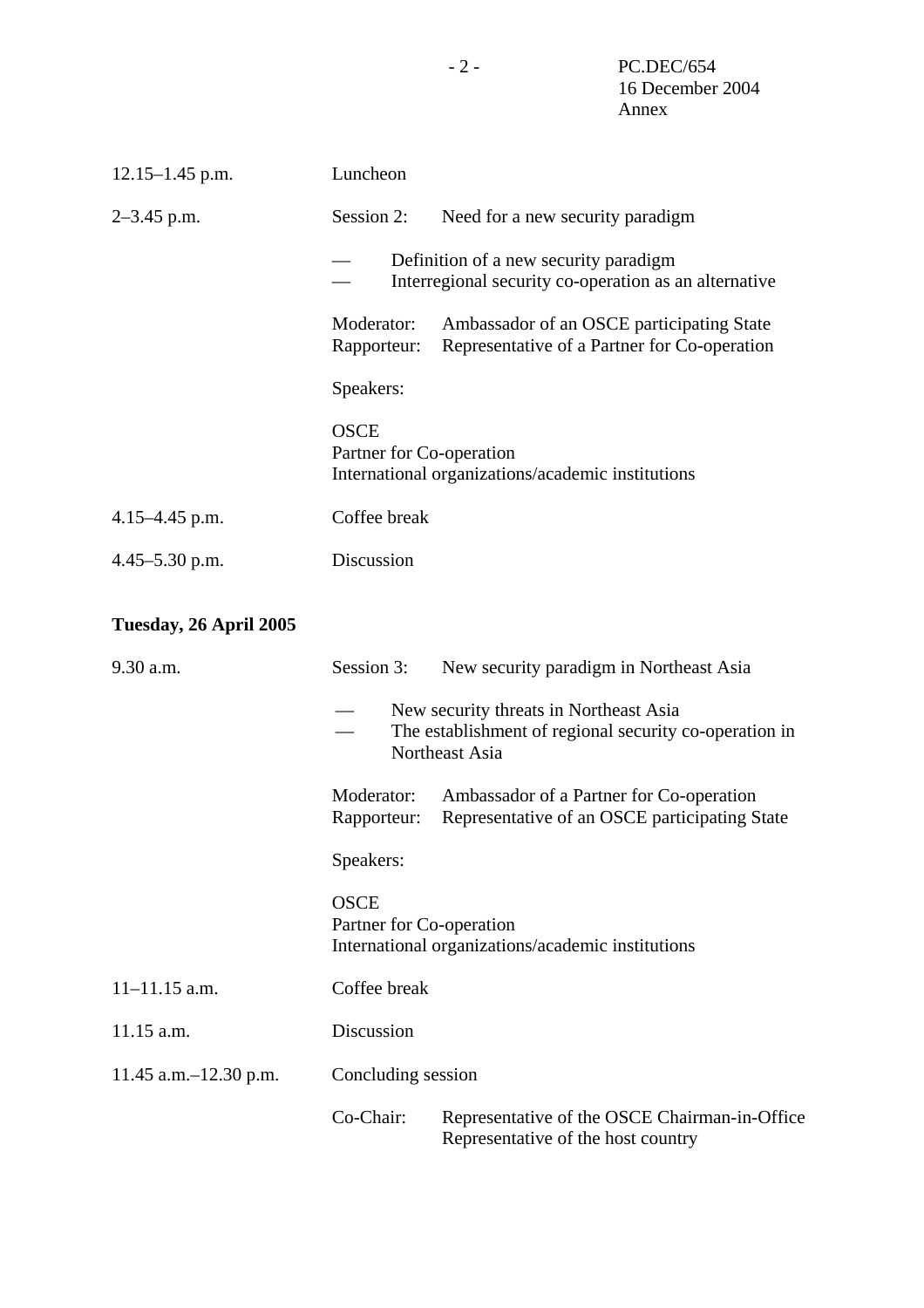### Rapporteurs' reports of sessions 1–3 Chairpersons' summary

Closing remarks Representative of the OSCE Chairman-in-Office Representative of the host country

12.30 p.m. Adjournment

### **II. Participation**

 The OSCE participating States are invited to participate in and contribute to the Conference.

 The Partners for Co-operation (Afghanistan, Japan, Mongolia, the Republic of Korea and Thailand) will be invited to participate in and contribute to the Conference.

 The Mediterranean Partners for Co-operation (Algeria, Egypt, Israel, Jordan, Morocco, Tunisia) will be invited to participate in and contribute to the Conference.

 The OSCE institutions, including the OSCE Parliamentary Assembly, will be invited to participate in and contribute to the Conference.

 The following international organizations and institutions will be invited to participate in and contribute to the Conference: African Union, Association of South-East Asian Nations (ASEAN), ASEAN Regional Forum (ARF), Asia Pacific Economic Co-operation, Central Asian Co-operation Organization, Central European Initiative, Collective Security Treaty Organization, Conference on Interaction and Confidence-Building Measures in Asia, Council of Europe, Economic Co-operation Organization, Euro-Asian Economic Commonwealth, Executive Committee of the Commonwealth of Independent States, GUUAM, International Committee of the Red Cross, League of Arab States, North Atlantic Treaty Organization, Organization for Economic Co-operation and Development, Organization of the Black Sea Economic Co-operation, Organization of the Islamic Conference, Shanghai Co-operation Organization, Southeast European Co-operative Initiative, South Eastern Europe Co-operation Process, United Nations, United Nations Development Programme, United Nations Economic and Social Commission for Asia and the Pacific, United Nations Economic Commission for Europe, United Nations High Commissioner for Refugees, United Nations High Commissioner for Human Rights, United Nations Office on Drugs and Crime and the World Bank.

 Representatives of the members of the ARF may attend as guests of the host country. Other countries and organizations may also be invited by the host country.

 Representatives of non-governmental organizations will be able to attend and contribute to the Conference in accordance with the relevant OSCE provisions and practices (advance notification required).